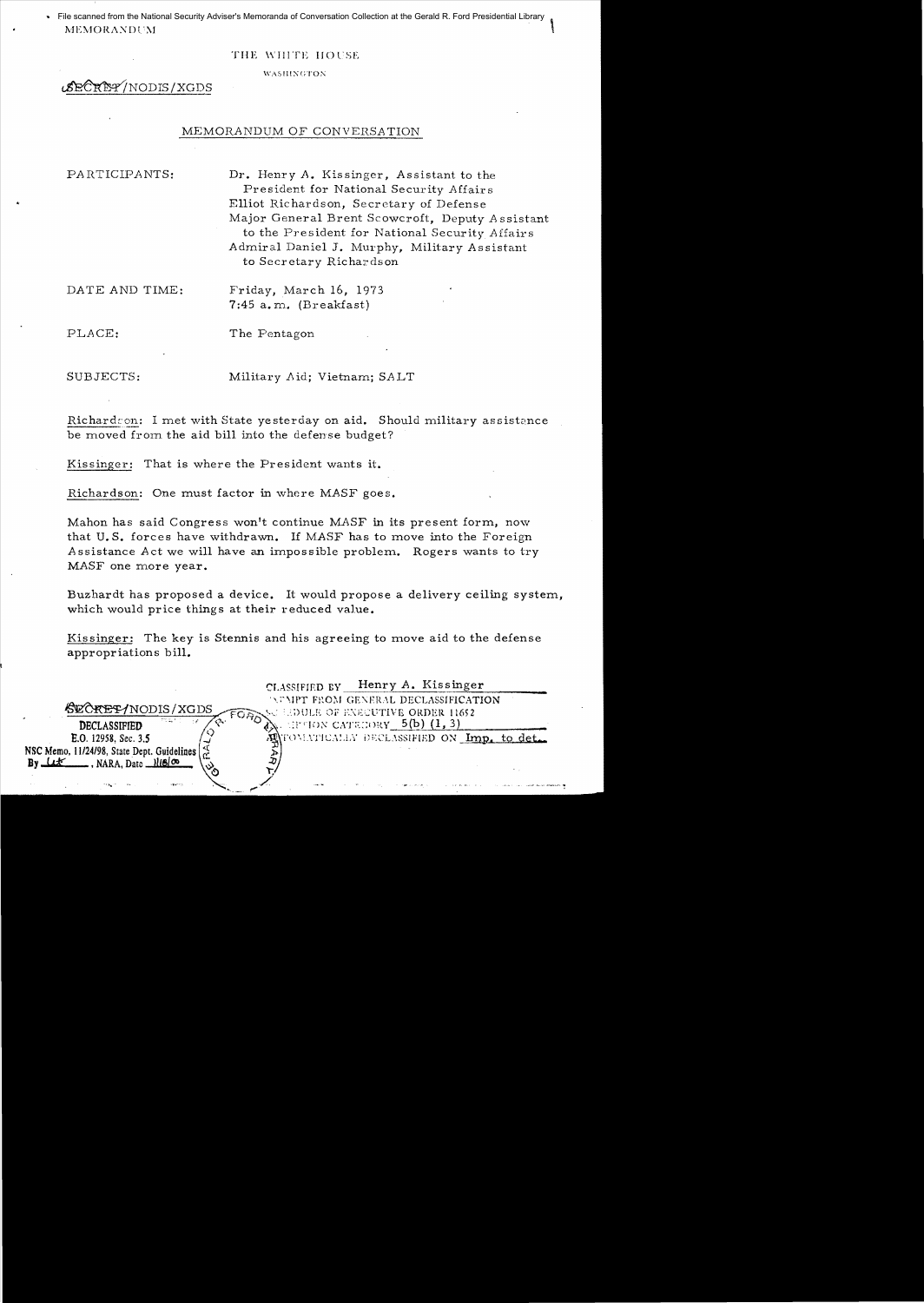# $\mathcal{B}\&\mathcal{R}\&\mathcal{R}$   $\mathcal{R}$   $\mathcal{R}$   $\mathcal{R}$   $\mathcal{R}$   $\mathcal{R}$   $\mathcal{R}$   $\mathcal{R}$   $\mathcal{R}$   $\mathcal{R}$   $\mathcal{R}$   $\mathcal{R}$   $\mathcal{R}$   $\mathcal{R}$   $\mathcal{R}$   $\mathcal{R}$   $\mathcal{R}$   $\mathcal{R}$   $\mathcal{R}$   $\mathcal{R}$   $\mathcal{R}$   $\mathcal{R}$   $\mathcal{R}$

Brent should check with Timmons and Lehman on the possibility.

Richardson: It's a delivery ceiling to the extent you make deliveries out of existing stocks; you don't involve procurement, and you can price at reduced values.

I will testify a week from Monday.

Kissinger: Can I have Part I of your testimony?

Richardson: Yes. I have a rough draft.

Laos infiltration. Our warnings are loud and clear.

Kissinger: Our thinking is: Military action, whatever it is, will not be decisive.

[Discussed North Vietnam's options.]

We can't permit a total flouting of the agreement within weeks. We will have lost all we won in the last four years.

The idea is to get a pause and get the thought into their head that the Presi dent is hair -trigger.

The President wants a strike next week, while they still have the POWs. A strike Thursday and Friday (Hanoi time) along the Trail right up to the passes.

Richardson: How about the ICCS?

Kissinger: They have only one legal checkpoint.

This is a high-risk strategy, but we can't let them get into a pattern where they can predict our reactions.

Murphy: How about the Soviet Union and the PRC?

Kissinger: We will send strong notes to both.

~T/NODIS/XGDS

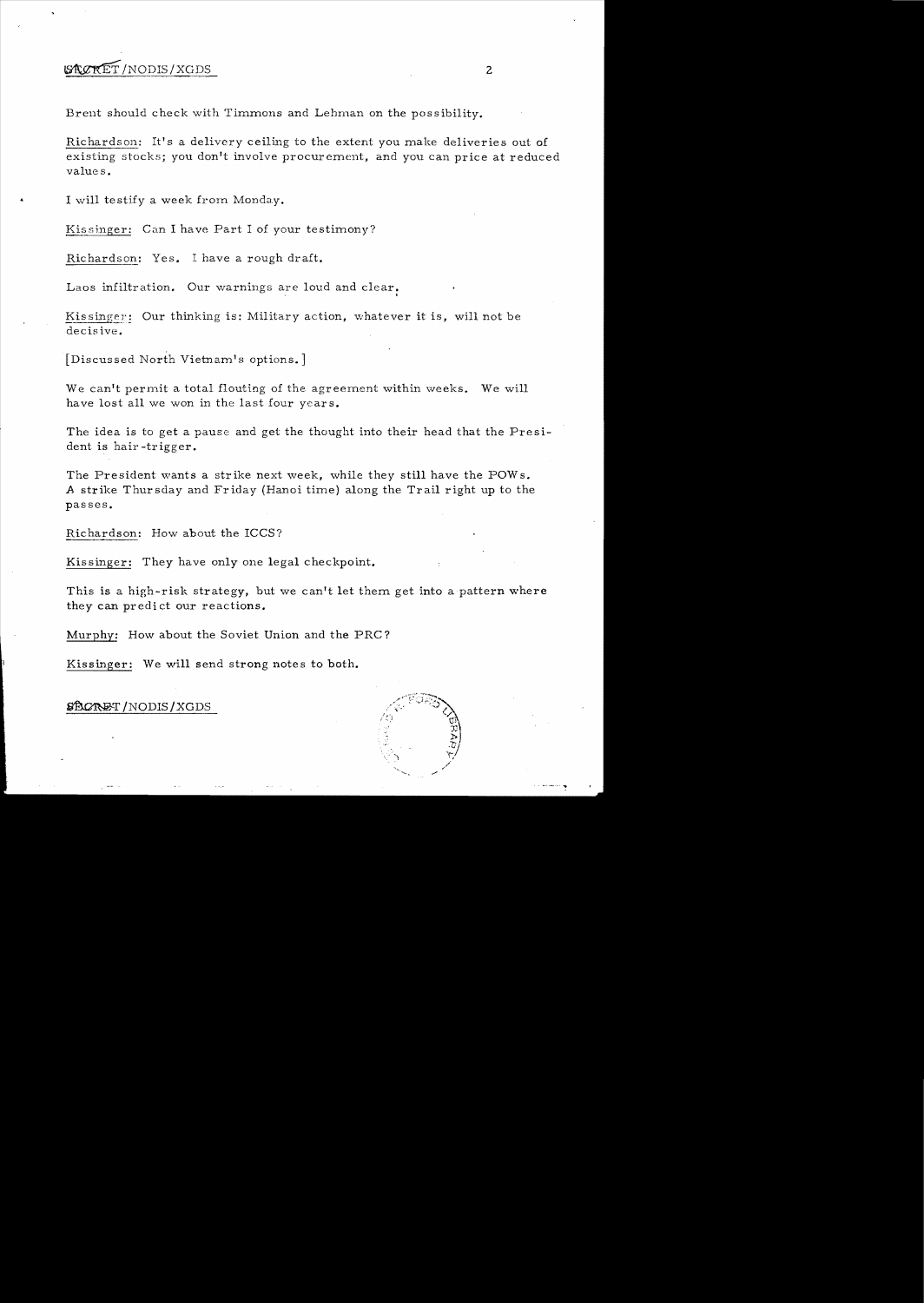#### $\frac{E}{X}$ GRET / NODIS / XGDS **3 3**

I have told Dobrynin that if there is a new offensive in Vietnam, it will have a serious impact on U.S.-Soviet relations. Because there is no excuse in terms of aid to a beleagued fraternal country.

Dobrynin told me 240 tanks had been lost in China.

Richardson: South Vietnam ought to be able to handle anything North Vietnam can throw this year.

If we plan to hope to stop the Laos resupply routes, we need to think about insuring legal resupply for the North.

The RVN's resupply system is operating pretty well. We are resupplying everything, except the 16 tanks they lost.

So if we bomb the trail for 48 hours, it will do little good.

Kissinger: That is not the point. It's a psychological point we must make.

Richardson: The point is, what happens then? They won't stop resupply.

Kissinger: They must stop in four weeks anyway. The point is will they restart in November and start an offensive?

Richardson: After the strike, we must either paper it over in a way both sides can live with, or it will deteriorate further.

Kissinger: What can they do?

Richardson: They can say "Screw you."

Kissinger: We let them build up last spring and maybe we gave them a wrong signal.

Richardson: We think the Four-Party Commission should be extended.

Kissinger: Could you do an analysis of what the military situation will be like over the next year -- in the worst case, and what South Vietnam could do? By the end of next week?



#### ~/NODIS/XGDS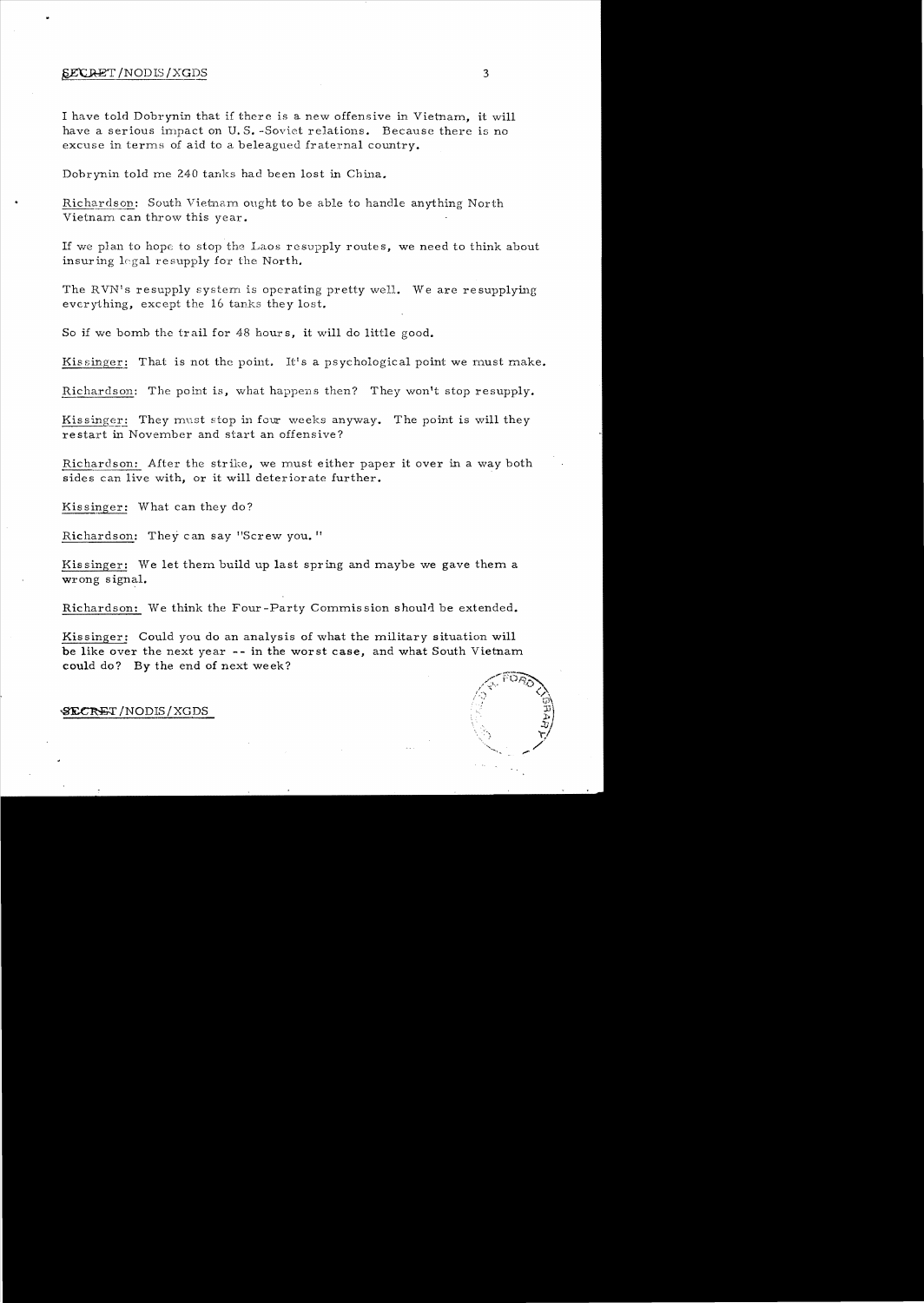## $\mathcal{L}\mathcal{L}\mathcal{R}E\overline{T}$ /NODIS/XGDS 4

Richardson: I am thinly staffed. Between my studies and the NSSMs, I am stretched thin and we have to establish priorities.

#### SALT

Kissinger: On SALT. The JCS is getting sloppy. You can't use SALT to build up forces.

If we can get agreement on the theory of what we are trying to do, we can make progress. If we just throw positions at them, we will have no sense of direction and may end up with something ingenuous.

ichardson: Rush's approach is to try to preserve the equivalence achieved in SALT I. Another approach is equal aggregates with the freedom to mix.

Kissinger: They can be blended.

Richardson: If you proposed an extension of status quo  $-$ - no MIRV's of the  $SS-9$ , and we cease MIRVing at the present status  $-$ - how do you move into a long-term position? How do you make then progressive reductions?

The trouble with equal aggregates and throwweight at present levels is we won't build up. If you could freeze so we could build up to equal aggregates, then we reduce symmetrically.

Kissinger: The President has not decided anything. We must have on-going strategic programs. We got a submarine agreement because I told Dobrynin that if we didn't get a submarine limit, we would start a massive sub building program.

The modern dilemma is we might be getting into a first strike capability on both sides.

We don't know the significance of Minuteman vulnerability. It may be an obsession which is not decisive. If it is not decisive, then the urgency of doing something on MIRVs is not pressing.

I don't like a temporary test ban. They will just break when they are ready. It must be linked to a specific agreement.



**SEGRET/NODIS/XGDS**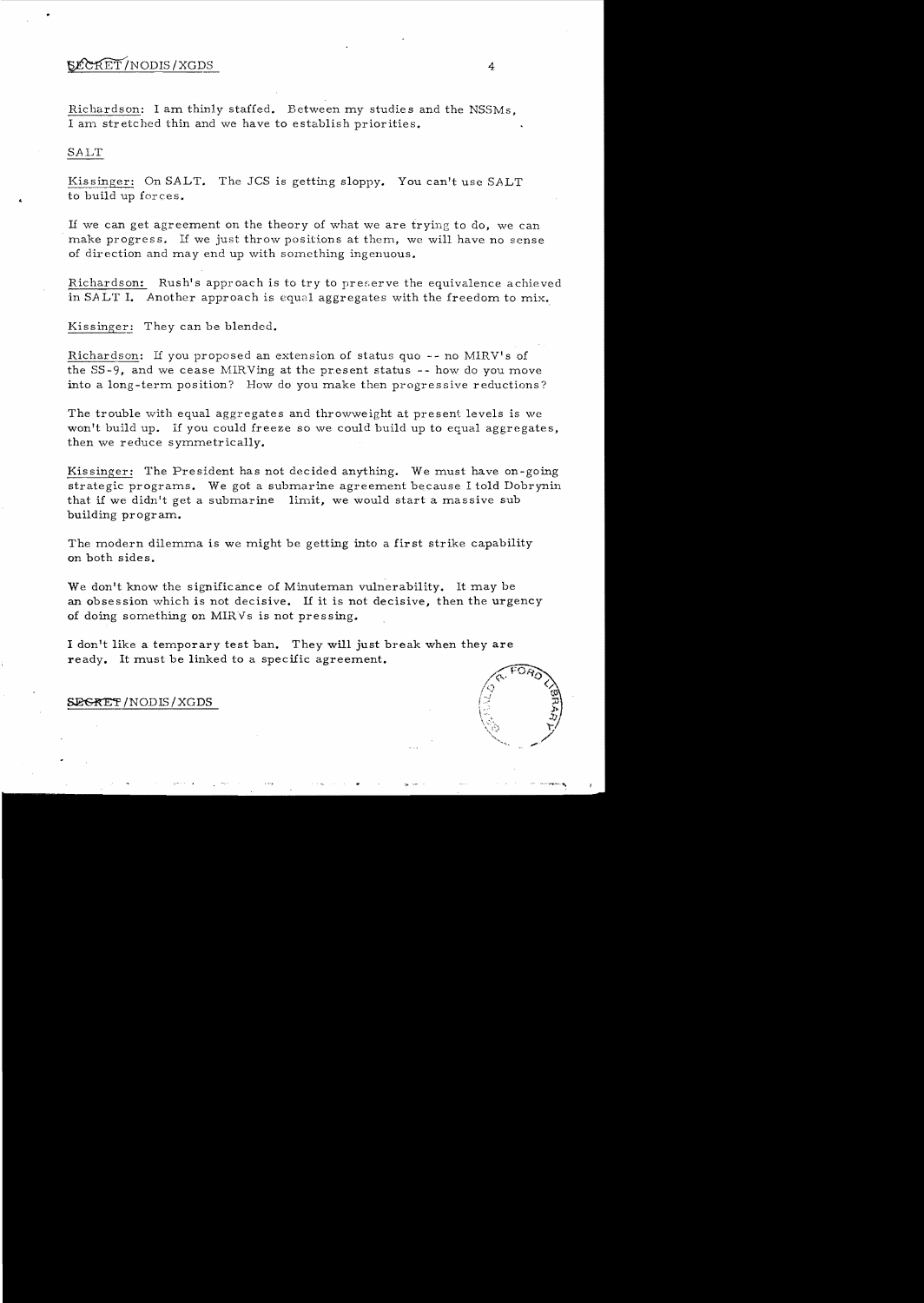### ~/NODIS/XGDS 5

..

I don't like phony tradeoffs. Using bomber payload in throwweight is bad unless we can transfer it into missiles. Bombers are second strike; missiles are first strike.

I may visit SAC on my way back from California.

.. We don't have a rationale for SALT **II.** 

I think the Soviet system is such they are incapable of making a proposal. Their Defense Minister can't make a political judgment; their Foreign Minister can't make military judgments.

Richardson: The only long-term agreement which makes sense is one of simple elements -- aggregates, throwweight, and reductions.

Kissinger: Where does this get you?

Richardson: It limits investment. The question is how each would use the freedom to mix.

Kis **singer:** Reductions don't neces sarily enhance stability. It depends on what the goal is  $-$ - reduced investment or a better strategic balance.

Richardson: I worry over an agreement which stresses limitation of qualitative moves. We would lose in that because of our technical edge.

Kissinger: An agreement can have equal aggregates and technical limits. Technical restraint makes sense only in areas they don't now possess -like MIRV's. Something short-lived works for them.

### **SEGRET / NODIS / XGDS**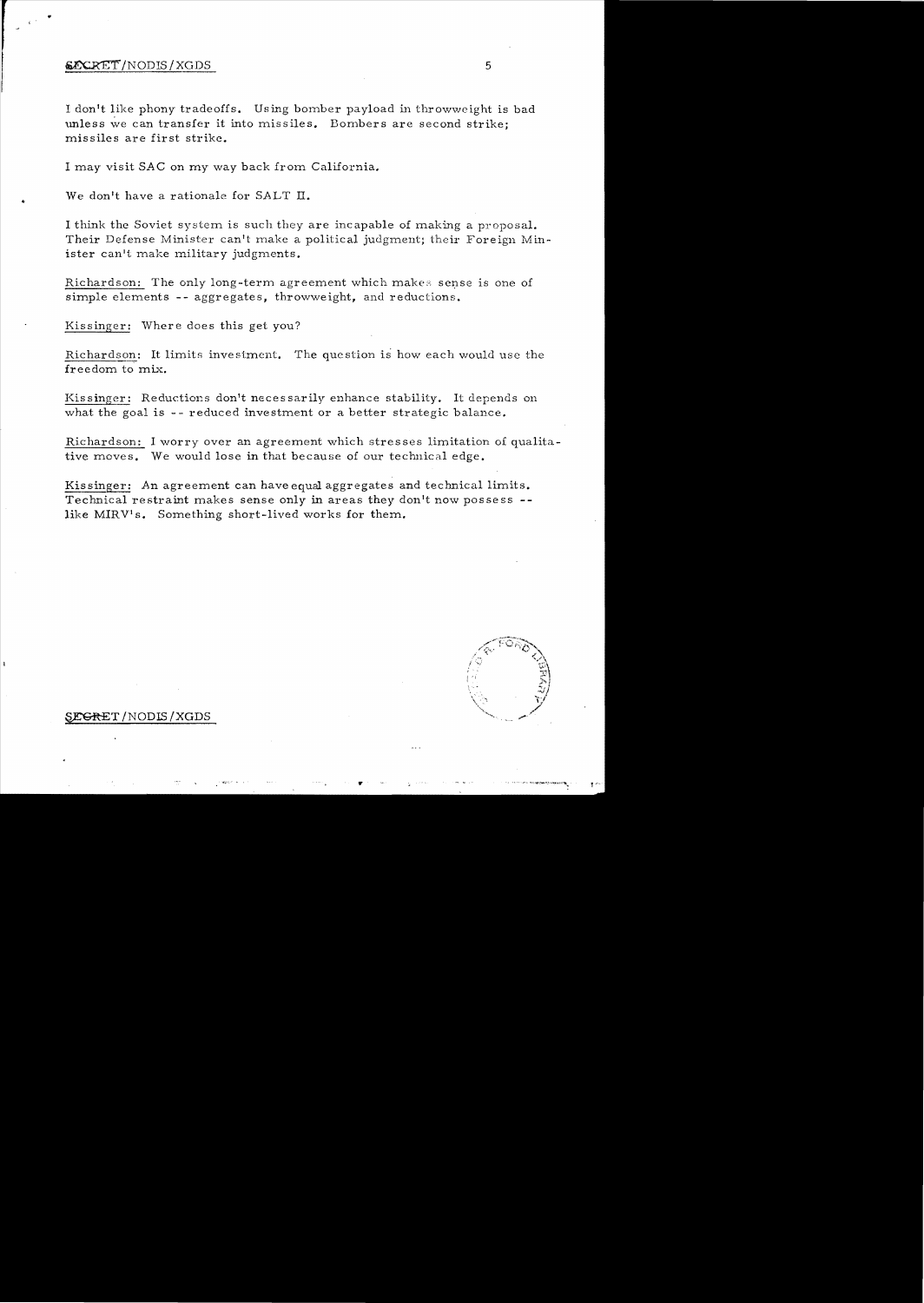7:45 Break fast mty HAK/Richardspx  $f\ddot{u}$ , 16  $r$ /2013 military arida R met wil State yesterday on aid and bill with the coarts of R-One want factor incoldere MASF gers. her has said book won't containe MASF in its present form, now that US forces have welchause. If the MASF has to wrone with For and act we will have an impossible problem Rogers wants to try MHSF one would get Buz handt has prepared a direce, got concilations à caling delivery certify system, which would price thing K-Key is Sterning + his again of

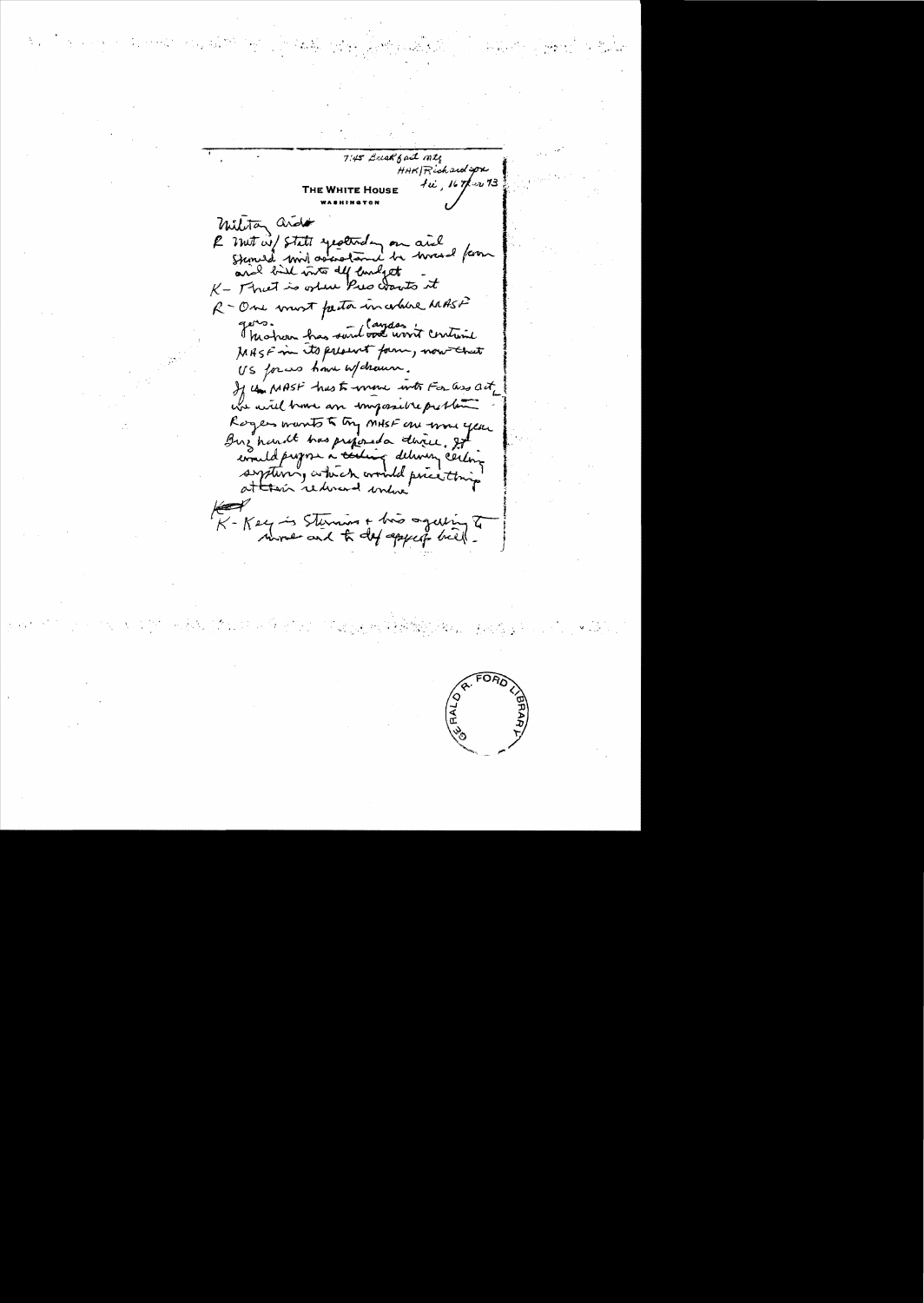IK. Becount to the de as Trumons, Cubina on possibility R - Delwin centring - to extent you make delmines and of existing stocks, you 承 R - Iwill testify a coold form boundary K. San I have part I of join testinon.  $R - \gamma$ es, Haus in comparatiff R- Loves withtants Warmin act lund + tras decopied. (Discussed the NVM options)

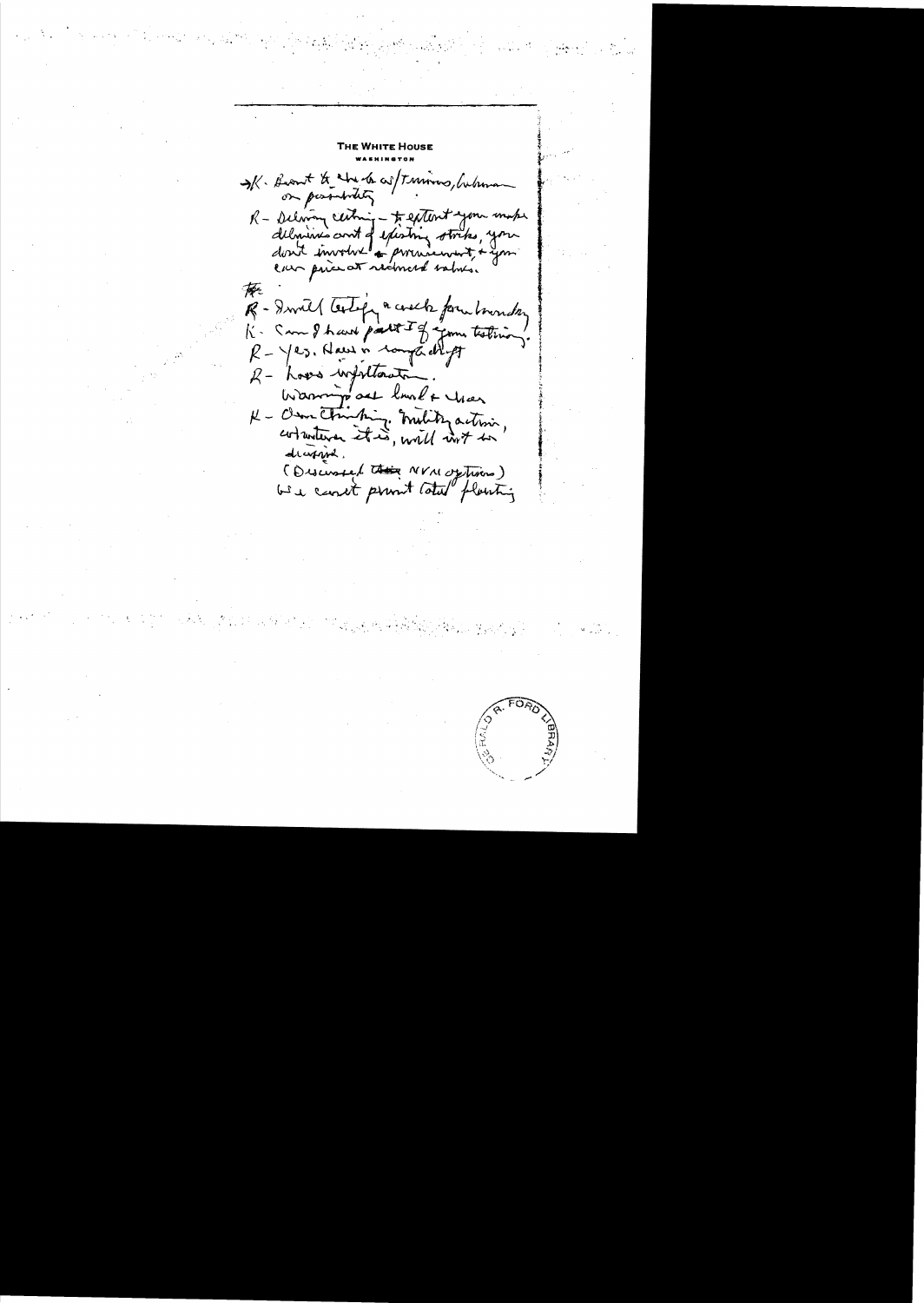THE WHITE HOUSE c) a queenous copar notes, we and I chedis to get a point & changes while they still have powi. Strikt Threw + Friday (H true) along trail upot up to passes. R - Nami about ICCUS? K-Thy home only 1 to got that point This is high high strating, but where they can pucket our M- Harr armut SUFPEC<br>K-WI will permed strong works to work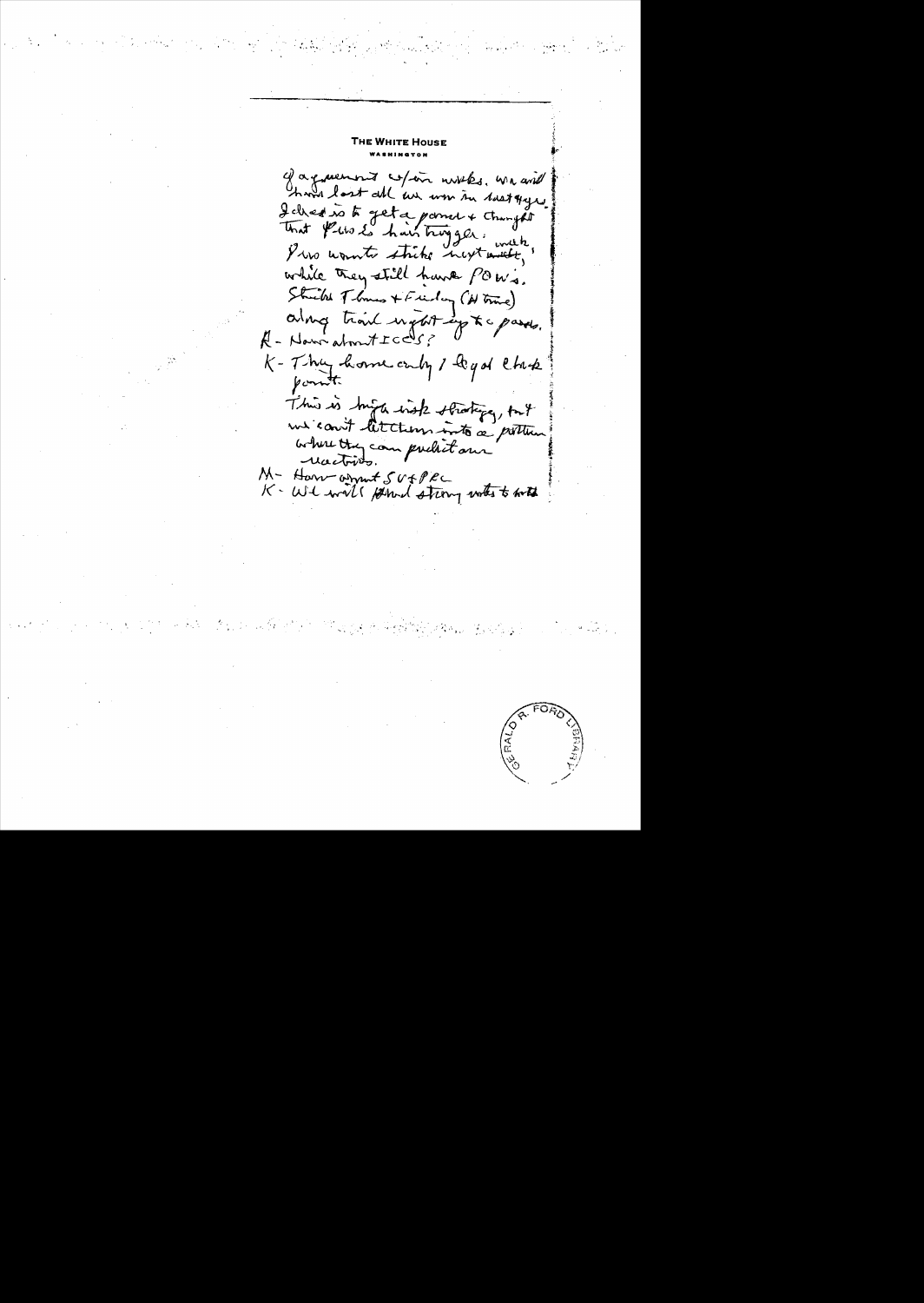$K$ - I have total D that if a new offswaine in vn it will have relations, comme ma exercel 1) Will and 240 tunks had trum lost in PRU. R- \$ SON anyat to be able to homeste and thing NON com there Chies Lead.<br>If was plan to hope to stop Low med recognization 1

 $\label{eq:1} \mathbf{V}_{\mathcal{A}}^{(n)} = \left\{ \begin{array}{ll} 0.8 & \text{if} \quad n_{\mathcal{A}} \\ 0.8 & \text{if} \quad n_{\mathcal{A}} \end{array} \right.$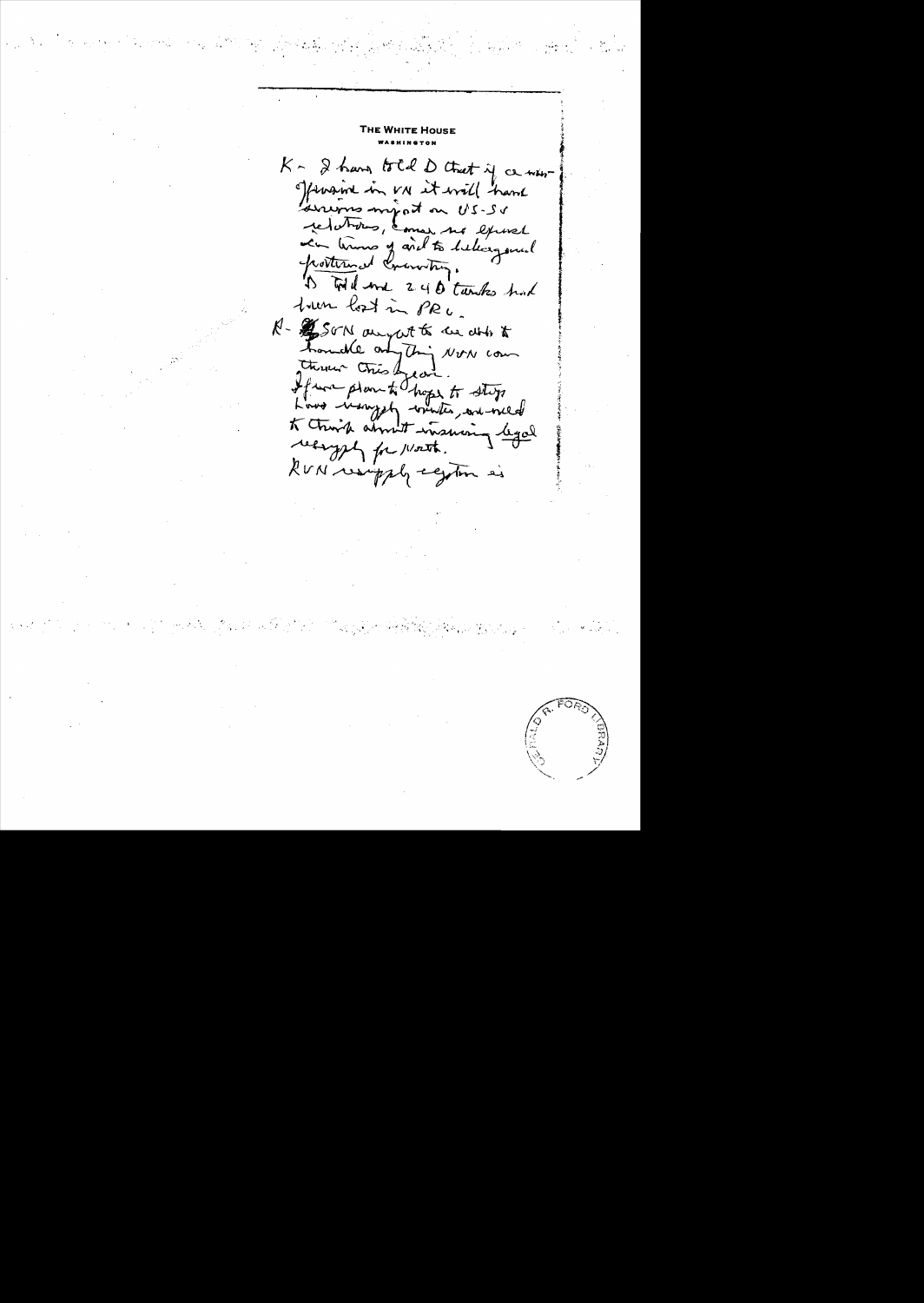Of for other putty will, we are recrippen any thing, where R- So eve tount tite troil for 45 thes, K - That is not point. It is profite R - Point is, what happens then? They would stop hongs. K- They hunst stop in 4 withs company, Point is will they an offerance.<br>R. Optic stutes, and wount entire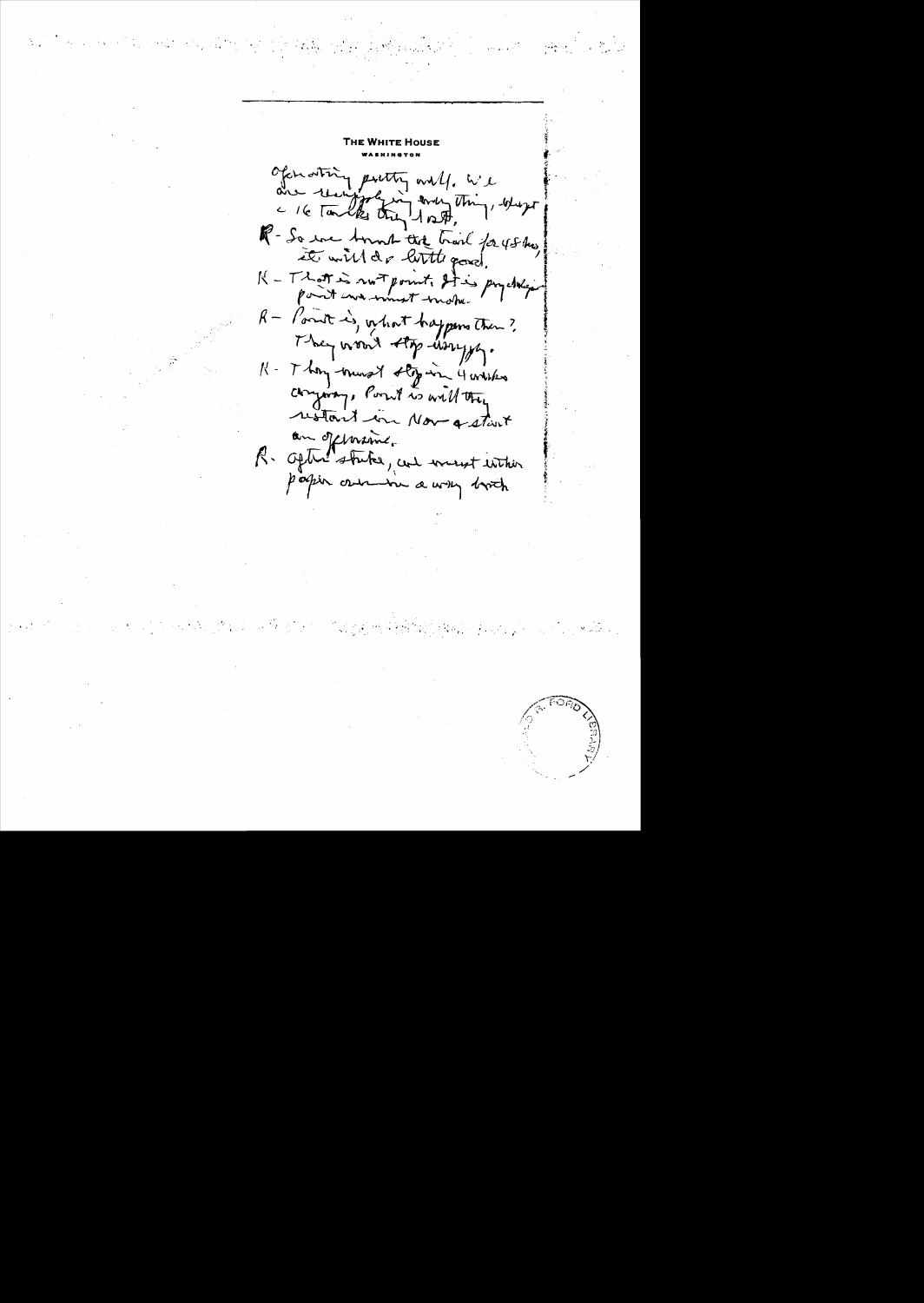siels can bien switch, or it will K- whatcom they di? R-Thycan Lay saw you  $K - \omega$  e bet them don't day last Spring & maybe out great the R- Wie Chick 4 party camer should R. Carold your do anderating of contrat wind setimetre work le like oner unst year, anst coses, what SVM would dr, by end of writ with. R- I win Chinly stepped. Blenche



 $\frac{1}{2}$  ,  $\frac{1}{2}$  ,  $\frac{1}{2}$  ,  $\frac{1}{2}$  ,  $\frac{1}{2}$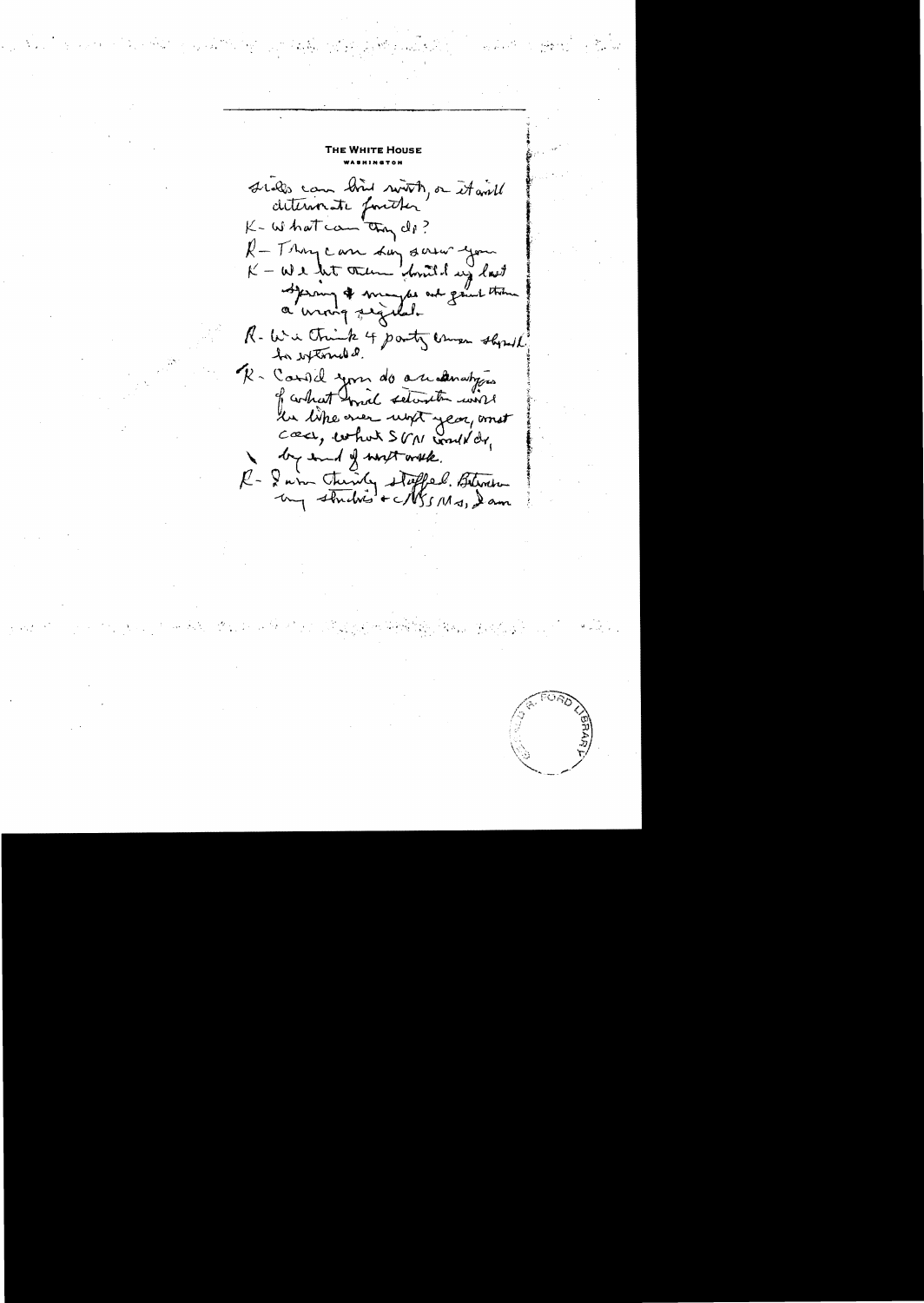THE WHITE Hous stretched this & will have to establish producties.  $K - SFAAT$ the 5CS getting slogger. up forces. Mais compet agreement sur of me first throw partins une service of chichien and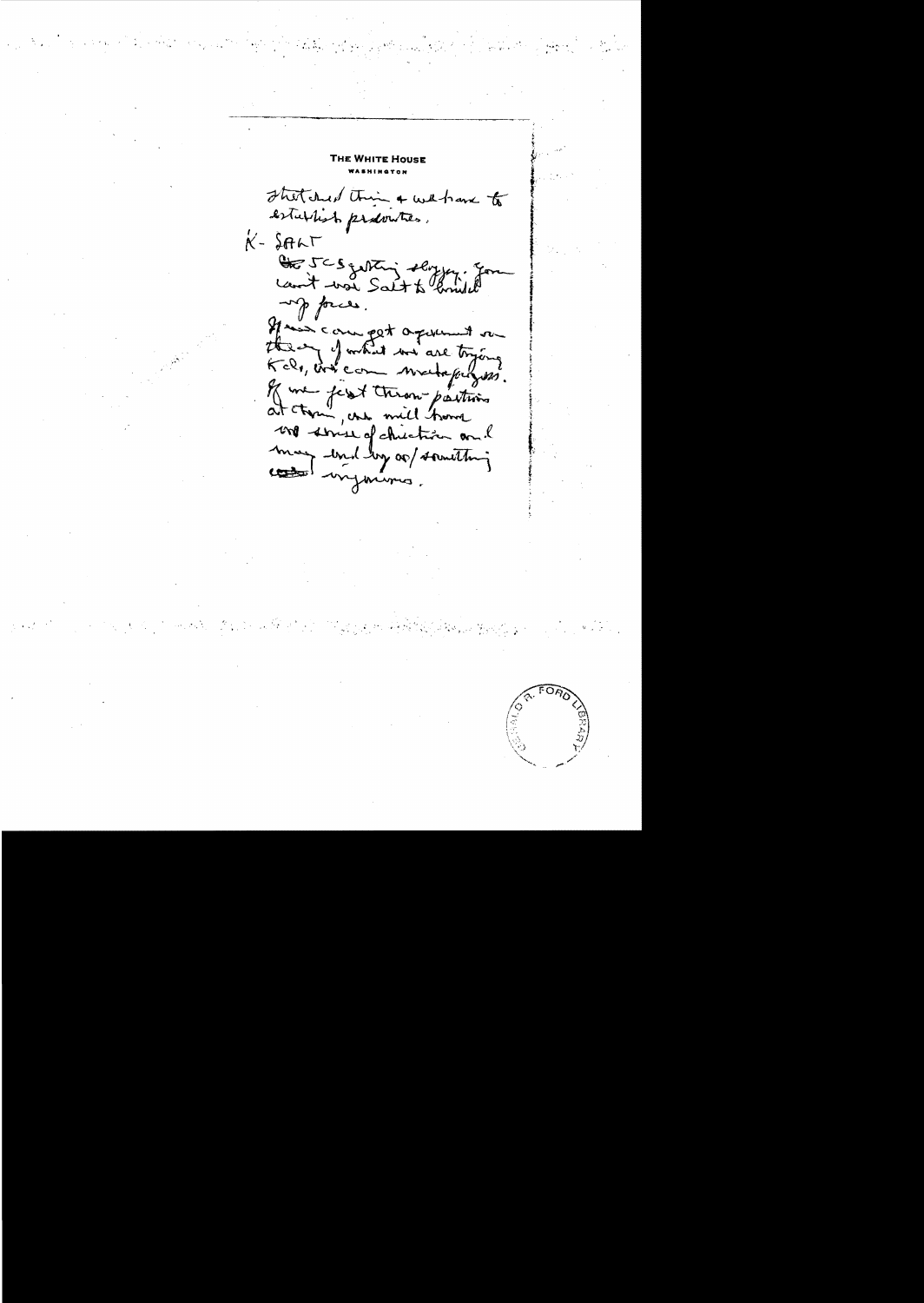R-Rushappoon try to present the about approach - equal aggregates K . They can be blended. R - If your proposed externaion Harrigues (MO MIRV 1559,5 Mourdonne mois unt un vitre tom program Tranble ny sound organization

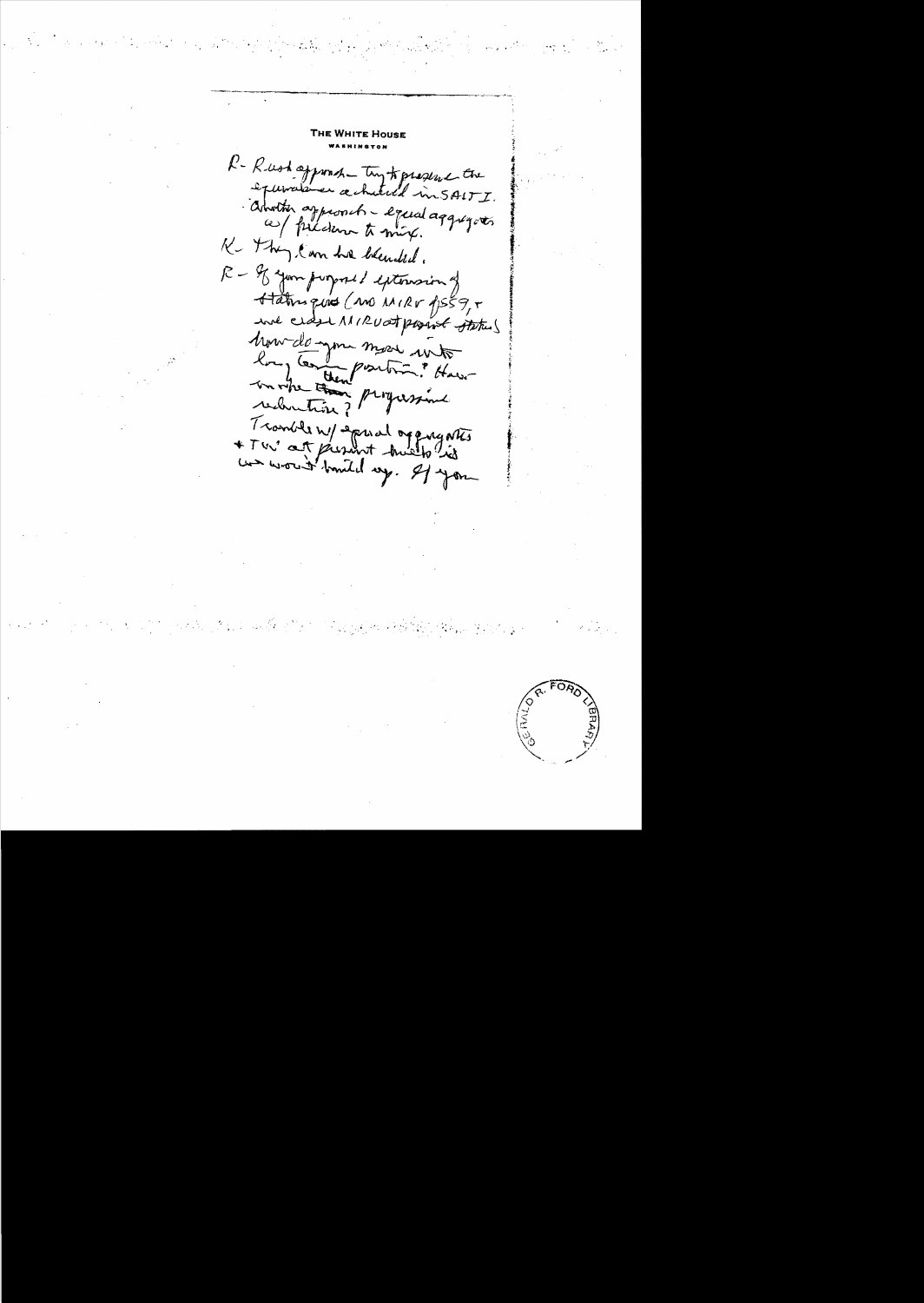THE WHITE HOUSE cand purge to we come truld'ingto equal opposite K- President chas not cleared comption We must hank on going Atrastigia propons. USC fort sub agreement breauer STAP D Chat of we chan't Pet sont. timet, me would Hart masine sub Concidio programmento we might be getting not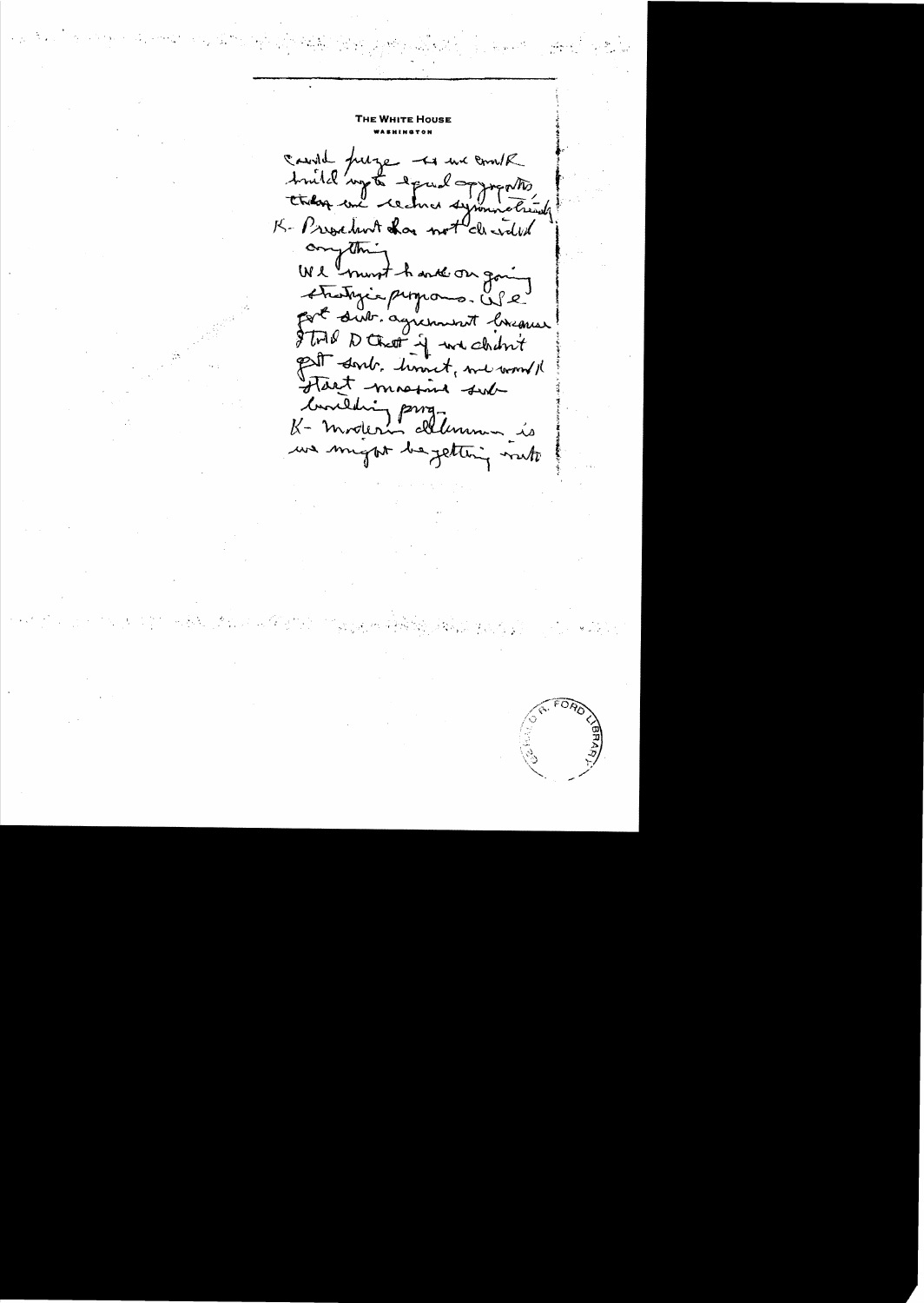1 st stick capminity on both sites. We don't know is ge of AM 111 unboxability. It Trong to an observer in is not decisive. Hit is with Decesno), the thephen Belvion (somethings) fil with the temporary test when they are ready. It would te turbed to a spécific & cloud the phony tradeffe.<br>Covery branches preyhave l'inter,

 $\mathcal{L}_{\text{max}} = \mathcal{L}_{\text{max}}$ 

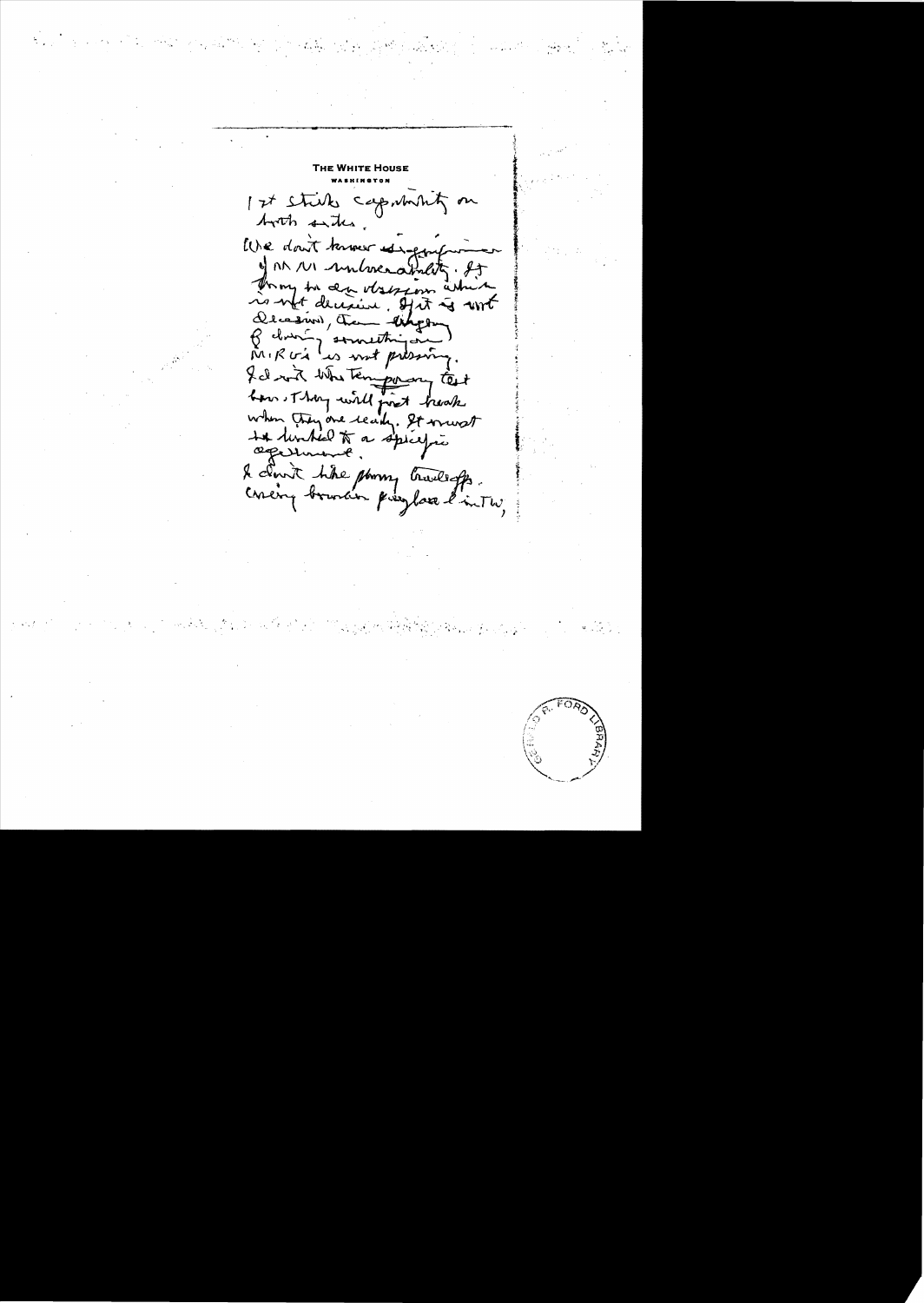THE WHITE Hous is back bunkes it and can Boundary wal strike, mayable 1st stake. K - I way most SPC on K-We clout homeon cationale PROSPATI 2 Chiroke SC engler is smal they are incapable de vrating a paperat des find generate.

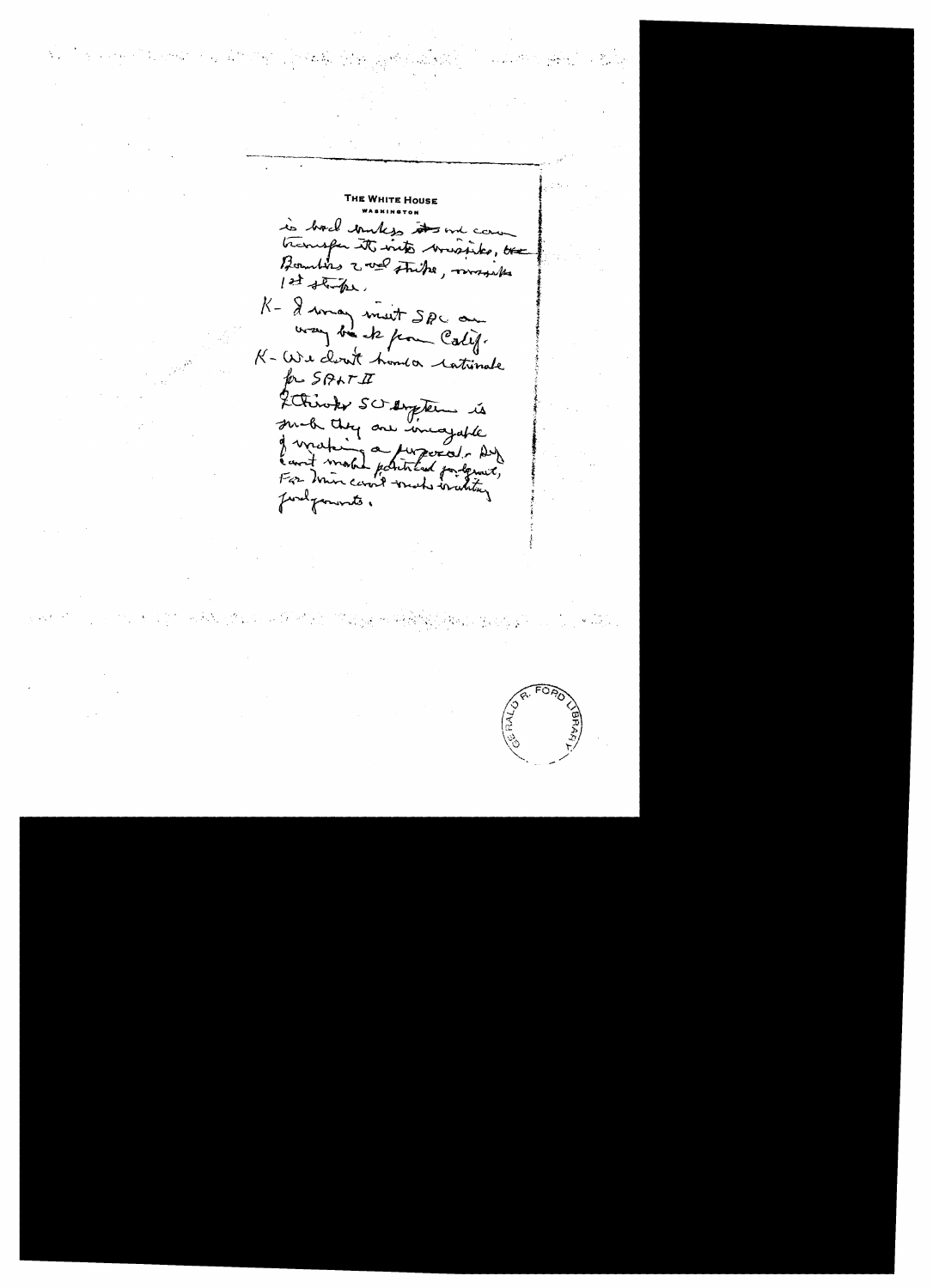E WHITE Hous R. Only longton agreement which Merments - aggregato, Tul, + R - Rost trimes unisoliment, The question is how hach would well free down to mix. N- Rechartions deat wesscape Sacharus Habity Dynes on certain point is - rechured investment, or better Shategui balonce. R - I wonney over our against which stresses lowaterties on pour distactive appe memes.

**REPARATION SIDE** 

 $\label{eq:2} \frac{1}{2} \sum_{i=1}^n \sum_{j=1}^n \sum_{j=1}^n \sum_{j=1}^n \sum_{j=1}^n \sum_{j=1}^n \sum_{j=1}^n \sum_{j=1}^n \sum_{j=1}^n \sum_{j=1}^n \sum_{j=1}^n \sum_{j=1}^n \sum_{j=1}^n \sum_{j=1}^n \sum_{j=1}^n \sum_{j=1}^n \sum_{j=1}^n \sum_{j=1}^n \sum_{j=1}^n \sum_{j=1}^n \sum_{j=1}^n \sum_{j=1}^n \sum_{j=1}^$